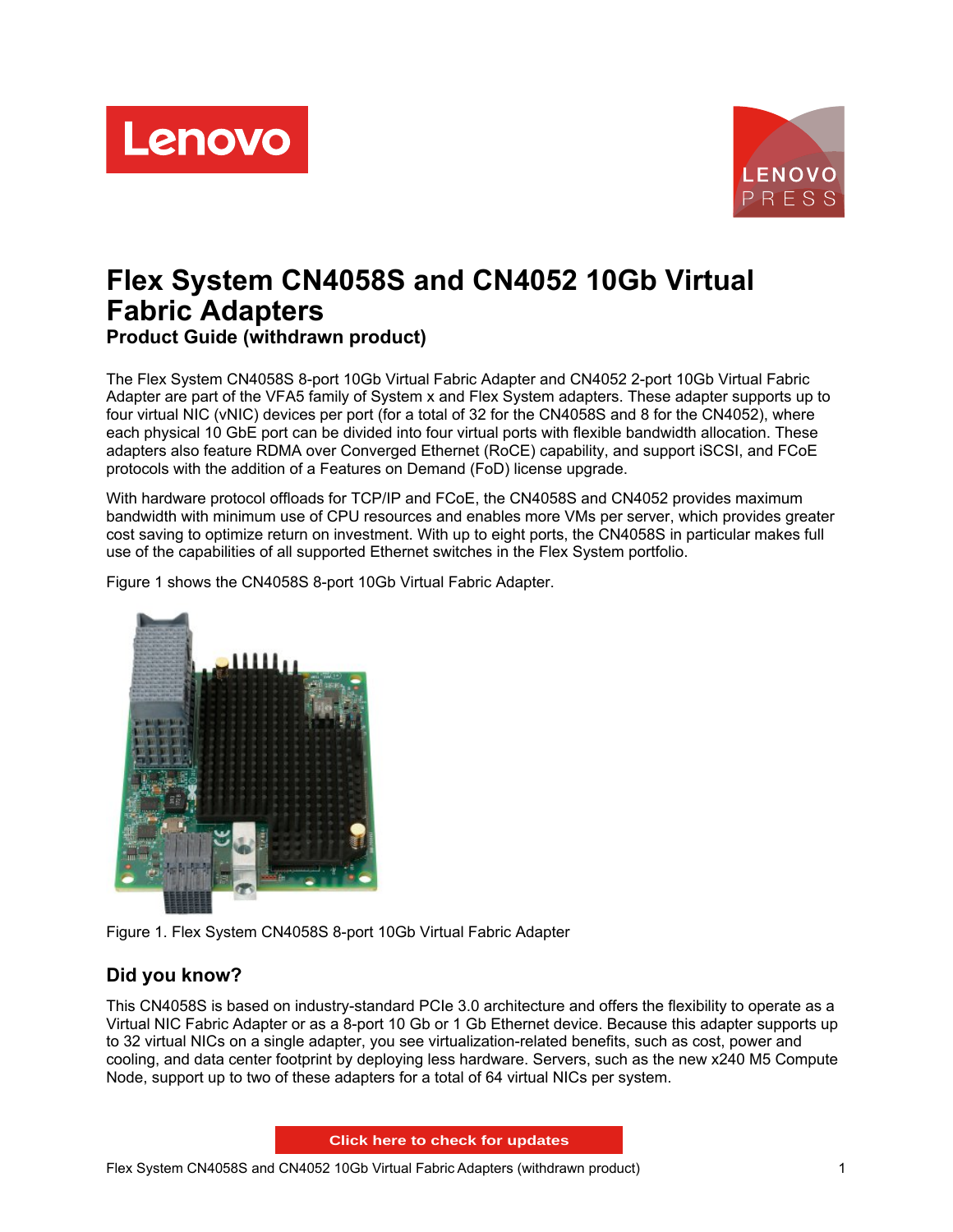## **Part number information**

**Withdrawn:** The adapters are withdrawn from marketing.

| <b>Option</b>                       | <b>Feature Code</b> | <b>Description</b>                                          |  |  |  |  |
|-------------------------------------|---------------------|-------------------------------------------------------------|--|--|--|--|
| Adapters (withdrawn from marketing) |                     |                                                             |  |  |  |  |
| 94Y5160*                            | A4R6                | Flex System CN4058S 8-port 10Gb Virtual Fabric Adapter      |  |  |  |  |
| 00JY800*                            | A <sub>5</sub> RP   | Flex System CN4052 2-port 10Gb Virtual Fabric Adapter       |  |  |  |  |
| License upgrades                    |                     |                                                             |  |  |  |  |
| 94Y5164                             | A4R9                | Flex System CN4058S Virtual Fabric Adapter SW Upgrade (FoD) |  |  |  |  |
| 00JY804                             | A <sub>5</sub> RV   | Flex System CN4052 Virtual Fabric Adapter SW Upgrade (FoD)  |  |  |  |  |

Table 1. Ordering part numbers and feature codes

\* Withdrawn from marketing

### **Features**

The CN4058S 8-port 10Gb Virtual Fabric Adapter and CN4052 2-port 10Gb Virtual Fabric Adapter, which are part of the VFA5 family of System x and Flex System adapters, reduce cost by enabling a converged infrastructure and improves performance with powerful offload engines. The adapters have the following features and benefits:

### **Multi-protocol support for 10 GbE**

The adapters offers two (CN4052) or eight (CN4058S) 10 GbE connections and are cost- and performance-optimized for integrated and converged infrastructures. They offer a "triple play" of converged data, storage, and low latency RDMA networking on a common Ethernet fabric. The adapters provides customers with a flexible storage protocol option for running heterogeneous workloads on their increasingly converged infrastructures.

#### **Virtual NIC emulation**

The Emulex VFA5 family supports three NIC virtualization modes, right out of the box: Virtual Fabric mode (vNIC1), switch independent mode (vNIC2), and Unified Fabric Port (UFP). With NIC virtualization, each of the two physical ports on the adapter can be logically configured to emulate up to four virtual NIC (vNIC) functions with user-definable bandwidth settings. Additionally, each physical port can simultaneously support a storage protocol (FCoE or iSCSI).

#### **Full hardware storage offloads**

These adapters support an optional FCoE hardware offload engine, which is enabled via Lenovo Features on Demand (FoD). This offload engine accelerates storage protocol processing and delivers up to 1.5 million I/O operations per second (IOPS), which enables the server's processing resources to focus on applications and improves the server's performance.

**Power savings**

When compared with previous generation Emulex VFA3 adapters, the Emulex VFA5 adapters can save up to 50 watts per server, reducing energy and cooling OPEX through improved storage offloads.

### **Lenovo Features on Demand (FoD)**

The adapters use FoD software activation technology. FoD enables the adapters to be initially deployed as a low-cost Ethernet NICs, and then later upgraded in the field to support FCoE or iSCSI hardware offload.

**Emulex Virtual Network Acceleration (VNeX) technology support**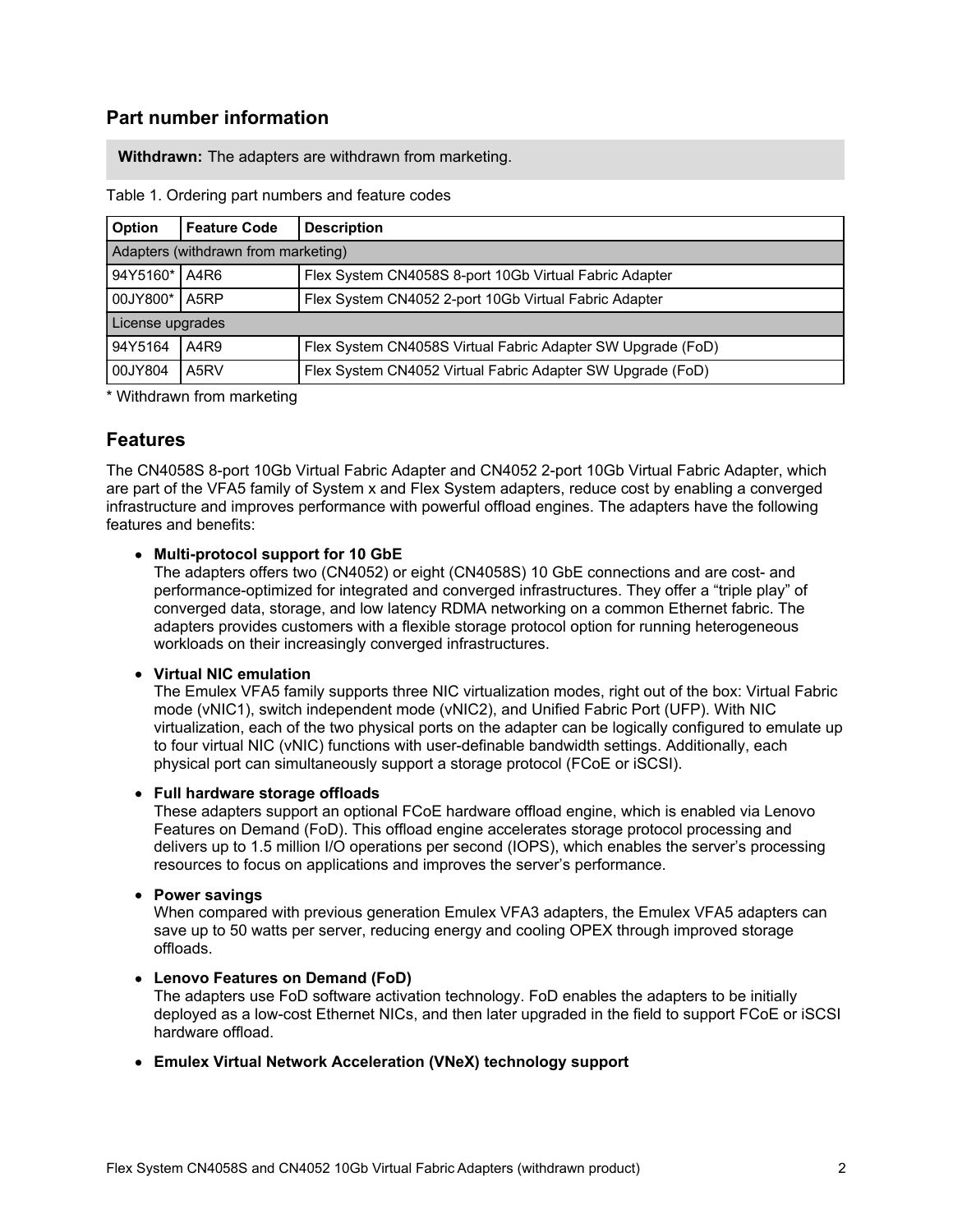Emulex VNeX supports Microsoft supported network virtualization by using generic routing encapsulation (NVGRE) and VMware-supported virtual extensible LAN (VXLAN). These technologies create more logical LANs for traffic isolation that are needed by cloud architectures. Because these protocols increase the processing burden on the server's processor, the adapters have an offload engine that is designed specifically for processing these tags. The resulting benefit is that cloud providers can use the benefits of VxLAN/NVGRE while not being penalized with a reduction in the server's performance.

#### **Advanced RDMA capabilities**

RDMA over Converged Ethernet (RoCE) delivers application and storage acceleration through faster I/O operations. It is best suited for environments, such as Microsoft SMB Direct in a Windows Server 2012 R2 environment. It can also support Linux NFS protocols.

With RoCE, the VFA5 adapter helps accelerate workloads in the following ways:

- Capability to deliver a 4x boost in small packet network performance vs. previous generation adapters, which is critical for transaction-heavy workloads
- Desktop-like experiences for VDI with up to 1.5 million FCoE or iSCSI IOPS
- Ability to scale Microsoft SQL Server, Exchange, and SharePoint using SMB Direct optimized with RoCE
- More VDI desktops/server due to up to 18% higher CPU effectiveness (the percentage of server CPU utilization for every 1 Mbps I/O throughput)
- Superior application performance for VMware hybrid cloud workloads due to up to 129% higher I/O throughput compared to adapters without offload
- **Deploy faster and manage less when Virtual Fabric adapters (VFAs) and Host Bus Adapters (HBAs) are combined that are developed by Emulex** VFAs and HBAs that are developed by Emulex use the same installation and configuration process, which streamlines the effort to get your server running and saves you valuable time. They also use the same Fibre Channel drivers, which reduces time to qualify and manage storage connectivity. With Emulex's OneCommand Manager, you can manage VFAs and HBAs that are developed by Emulex through the data center from a single console.

## **Specifications**

The Flex System CN4058S 8-port 10Gb Virtual Fabric Adapter features the following specifications:

- Eight-port 10 Gb Ethernet adapter
- Dual-ASIC controller using the Emulex XE104 design
- Two PCIe Express 3.0 x8 host interfaces (8 GT/s)
- MSI-X support
- Fabric Manager support
- Power consumption: 25 W maximum

The CN4052 2-port 10Gb Virtual Fabric Adapter has these specifications:

- Two-port 10 Gb Ethernet adapter
- Single-ASIC controller using the Emulex XE104 design
- One PCIe Express 3.0 x8 host interface (8 GT/s)
- MSI-X support
- Fabric Manager support
- Power consumption: 25 W maximum

#### **Ethernet features**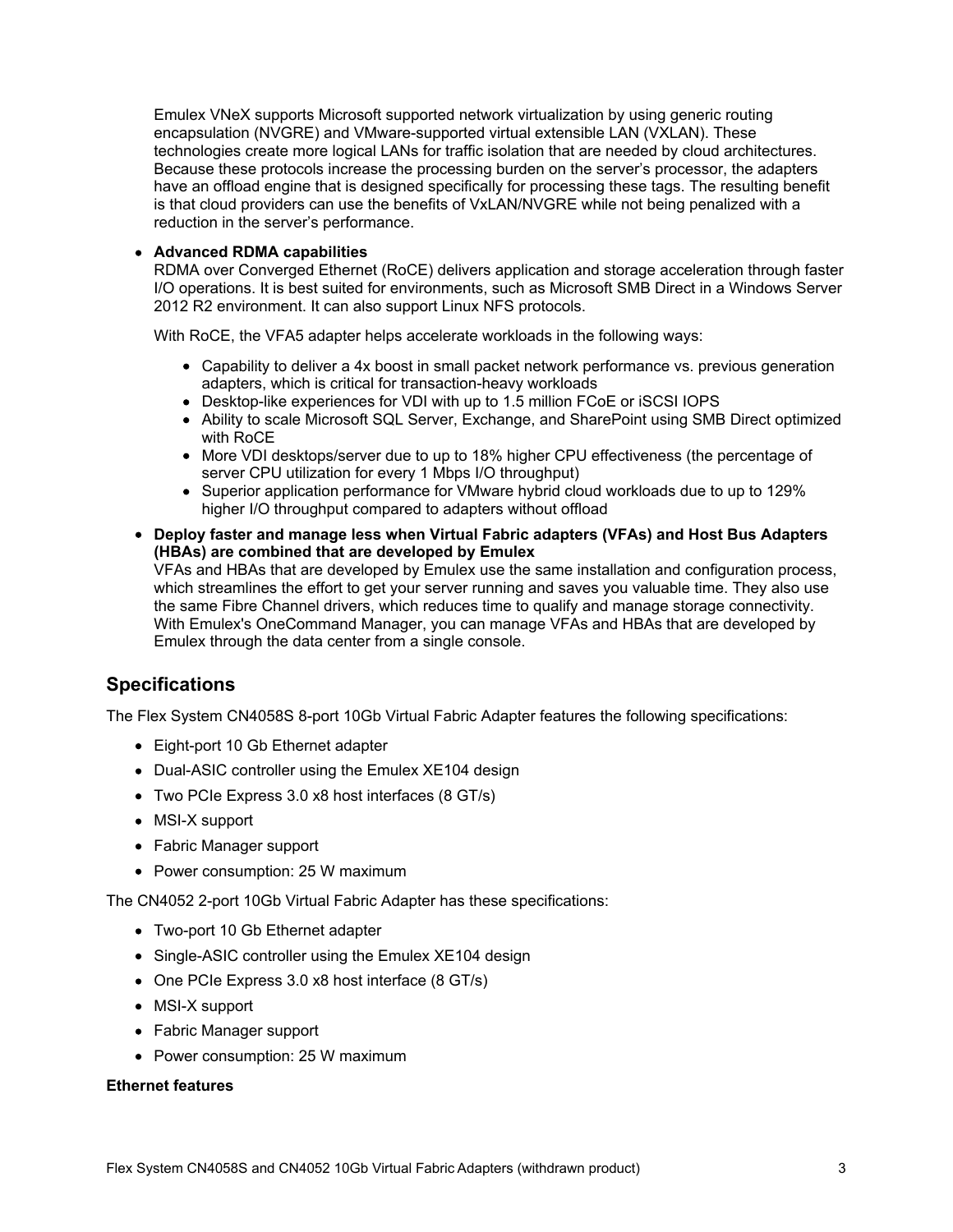The following Ethernet features are included in both adapters:

- IPv4/IPv6 TCP and UDP checksum offload, Large Send Offload (LSO), Large Receive Offload, Receive Side Scaling (RSS), TCP Segmentation Offload (TSO)
- VLAN insertion and extraction
- Jumbo frames up to 9216 Bytes
- Priority Flow Control (PFC) for Ethernet traffic
- Interrupt coalescing
- Load balancing and failover support, including adapter fault tolerance (AFT), switch fault tolerance (SFT), adaptive load balancing (ALB), link aggregation, and IEEE 802.1AX
- 4 PCIe Physical Functions (PFs) per port
- 31 PCIe Virtual Functions (VFs) for NIC per port configurable
- Advance Error Reporting (AER)
- Supports D0, D3 (hot & cold) power management modes
- Completion Timeout (CTO)
- Function Level Reset (FLR)
- Network boot support:
	- PXE Boot
	- **iSCSI Boot (with FoD upgrade)**
	- FCoE Boot (with FoD upgrade)
- Virtual Fabric support:
	- Virtual Fabric mode (vNIC1)
	- Switch Independent mode (vNIC2)
	- Unified Fabric Port (UFP) support
- Emulex VNeX Technology full hardware offload support:
	- Increases VM Density and decreases CPU power draw
	- Microsoft Network Virtualization using Generic Routing Encapsulation (NVGRE)
	- VMware Virtual Extensible LAN (VXLAN)
	- VM mobility acceleration, which offloads header encapsulation from processor to network controller
- Remote Direct Memory Access over Converged Ethernet (RoCE) support:
	- Accelerates application and storage I/O operations
	- Supports Windows Server SMB Direct
	- Is required to deliver low latency performance
- Single Root I/O Virtualization (SRIOV) support:
	- Maximum of 128 Virtual Functions
	- Minimizes VM I/O overhead and improves adapter performance

### **FCoE features (with FoD upgrade)**

The following FCoE features (with FoD upgrade) are included:

- Hardware offloads of Ethernet TCP/IP
- ANSI T11 FC-BB-5 Support
- Programmable World Wide Name (WWN)
- Support for FIP and FCoE Ether Types
- Support for up to 255 NPIV Interfaces per port
- FCoE Initiator
- Common driver for Emulex Universal CNA and Fibre Channel HBAs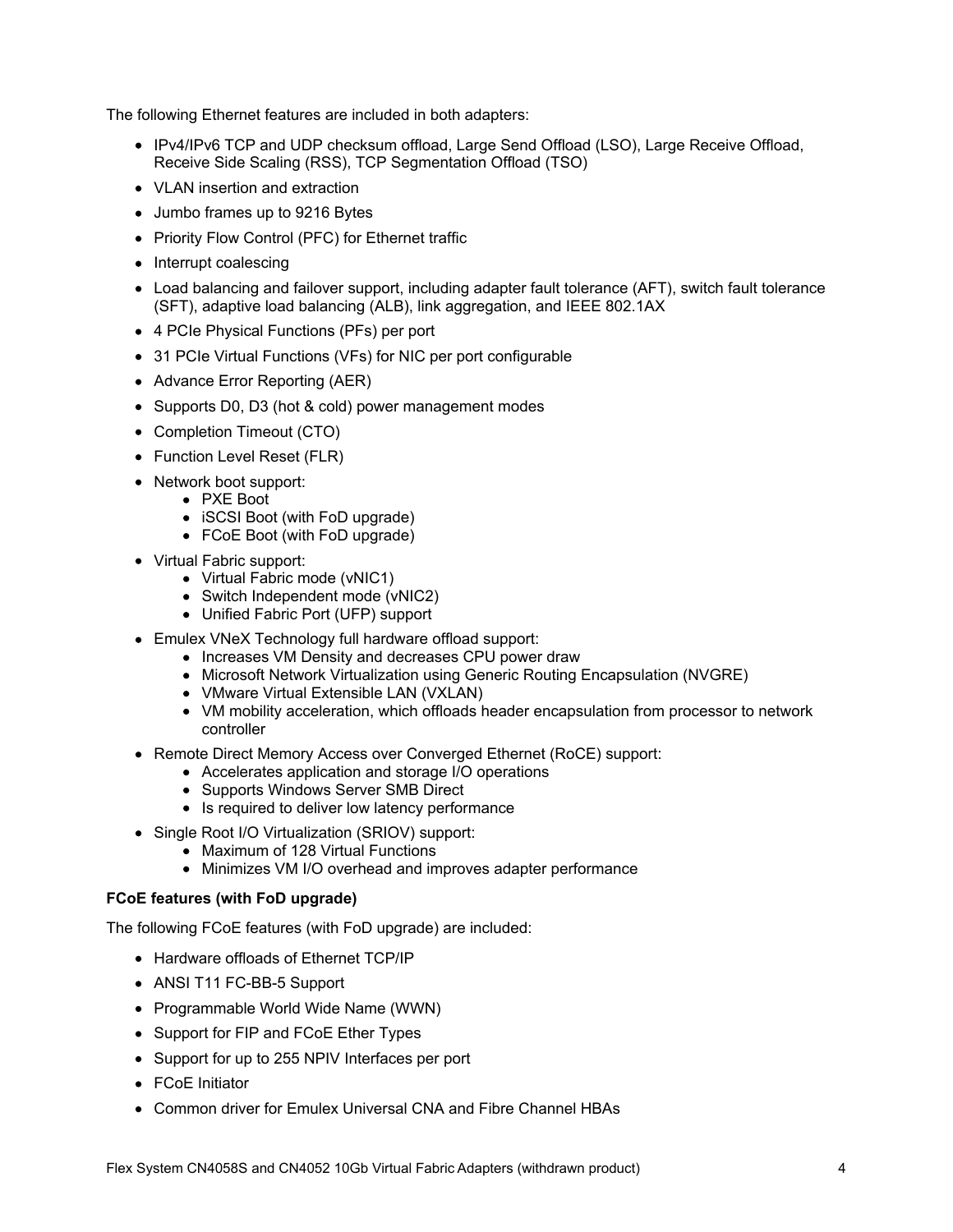- Fabric Provided MAC Addressing (FPMA) support
- 1024 concurrent port logins (RPIs) per port
- 1024 active exchanges (XRIs) per port

### **iSCSI features (with FoD upgrade)**

The following iSCSI features (with FoD upgrade) are included:

- Full iSCSI Protocol Offload
- Header, Data Digest (CRC), and PDU
- Direct data placement of SCSI data
- 2048 Offloaded iSCSI connections
- iSCSI initiator and concurrent initiator or target modes
- Multipath I/O
- OS-independent INT13 based iSCSIboot and iSCSI crash dump support
- RFC 4171 Internet Storage Name Service (iSNS)

#### **Standards**

The adapter supports the following IEEE standards:

- PCI Express base spec 2.0, PCI Bus Power Management Interface, rev. 1.2, Advanced Error Reporting (AER)
- 802.3-2008 10Gbase Ethernet port
- 802.1Q vLAN
- 802.3x Flow Control with pause Frames
- 802.1 Qbg Edge Virtual Bridging
- 802.1Qaz Enhanced transmission Selection (ETS) Data Center Bridging Capability (DCBX)
- 802.1Qbb Priority Flow Control
- 802.3ad link Aggregation/LACP
- 802.1ab Link Layer Discovery Protocol
- 802.3ae (SR Optics)
- 802.1AX (Link Aggregation)
- 802.3p (Priority of Service)
- 802.1Qau (Congestion Notification)
- IPV4 (RFQ 791)
- IPV6 (RFC 2460)

## **Modes of operation**

The CN4058S and CN4052 support the following vNIC modes of operation and pNIC mode:

- Virtual Fabric Mode (also known as vNIC1 mode). This mode works only with any of the following switches that are installed in the chassis:
	- Flex System Fabric CN4093 10Gb Converged Scalable Switch
	- Flex System Fabric EN4093R 10Gb Scalable Switch
	- Flex System Fabric EN4093 10Gb Scalable Switch

In this mode, the adapter communicates using DCBX with the switch module to obtain vNIC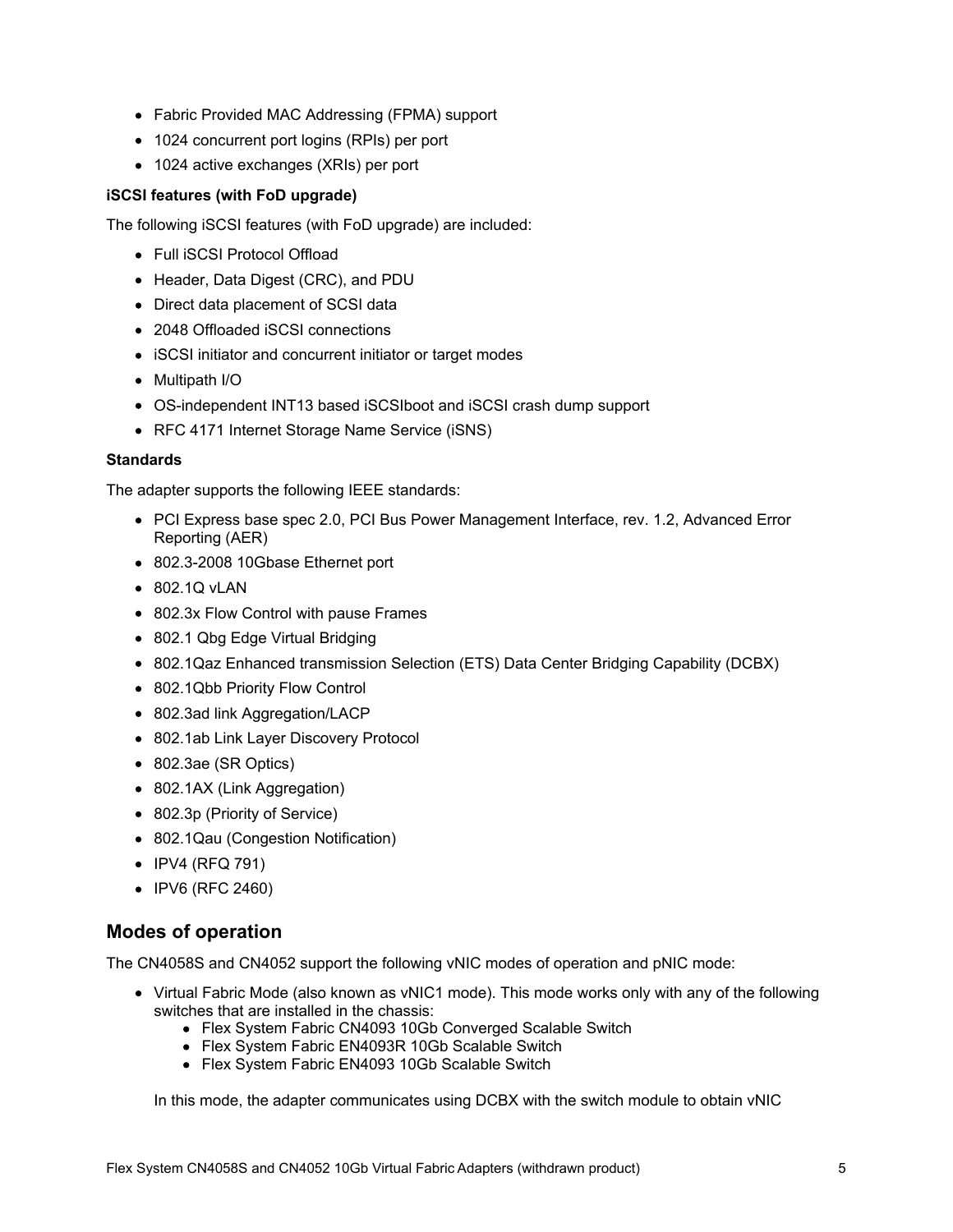parameters. Also, a special tag within each data packet is added and later removed by the NIC and switch for each vNIC group to maintain separation of the virtual channels.

In vNIC mode, each physical port is divided into four virtual ports, which provides a total of 32 (CN4058S) or 8 (CN4052) virtual NICs per adapter. The default bandwidth for each vNIC is 2.5 Gbps. Bandwidth for each vNIC can be configured at the switch 100 Mbps - 10 Gbps, up to a total of 10 Gbps per physical port. The vNICs can also be configured to have 0 bandwidth if you must allocate the available bandwidth to fewer than eight vNICs. In Virtual Fabric Mode, you can change the bandwidth allocations through the switch user interfaces without requiring a reboot of the server.

When storage protocols are enabled on the adapter (enabled with the appropriate FoD upgrade as listed in Table 1), 28 ports are Ethernet, and eight ports are iSCSI or FCoE.

- Switch Independent Mode (also known as vNIC2 mode), where the adapter works with the following switches:
	- Cisco Nexus B22 Fabric Extender for Flex System
	- Flex System EN4023 10Gb Scalable Switch
	- Flex System Fabric CN4093 10Gb Converged Scalable Switch
	- Flex System Fabric EN4093R 10Gb Scalable Switch
	- Flex System Fabric EN4093 10Gb Scalable Switch
	- Flex System Fabric SI4091 System Interconnect Module
	- Flex System Fabric SI4093 System Interconnect Module
	- Flex System EN4091 10Gb Ethernet Pass-thru and a top-of-rack (TOR) switch

Switch Independent Mode offers the same capabilities as Virtual Fabric Mode in terms of the number of vNICs and the bandwidth that each can be configured to include. However, Switch Independent Mode extends the existing customer VLANs to the virtual NIC interfaces. The IEEE 802.1Q VLAN tag is essential to the separation of the vNIC groups by the NIC adapter or driver and the switch. The VLAN tags are added to the packet by the applications or drivers at each end station rather than by the switch.

- Unified Fabric Port (UFP) provides a feature-rich solution compared to the original vNIC Virtual Fabric mode. As with Virtual Fabric mode vNIC, UFP allows carving up a single 10 Gb port into four virtual NICs (called vPorts in UFP). UFP also has the following modes that are associated with it:
	- Tunnel mode: Provides Q-in-Q mode, where the vPort is customer VLAN-independent (very similar to vNIC Virtual Fabric Dedicated Uplink Mode).
	- Trunk mode: Provides a traditional 802.1Q trunk mode (multi-VLAN trunk link) to the virtual NIC (vPort) interface; that is. permits host side tagging.
	- Access mode: Provides a traditional access mode (single untagged VLAN) to the virtual NIC (vPort) interface, which is similar to a physical port in access mode.
	- FCoE mode: Provides FCoE functionality to the vPort.
	- Auto-VLAN mode: Auto VLAN creation for Qbg and VMready environments.

Only one vPort (vPort 2) per physical port can be bound to FCoE. If FCoE is not wanted, vPort 2 can be configured for one of the other modes. UFP works with the following switches:

- Flex System Fabric CN4093 10Gb Converged Scalable Switch
- Flex System Fabric EN4093R 10Gb Scalable Switch
- Flex System Fabric SI4093 System Interconnect Module
- In pNIC mode, the adapter can operate as a standard 10 Gbps or 1 Gbps 4-port Ethernet expansion card. When in pNIC mode, the adapter functions with all supported I/O modules. In pNIC mode, the adapter with the FoD upgrade applied operates in traditional Converged Network Adapter (CNA) mode with eight ports (CN4058S) or two ports (CN4052) of Ethernet and eight ports (CN4058S) or two ports (CN4052) of iSCSI or FCoE available to the operating system.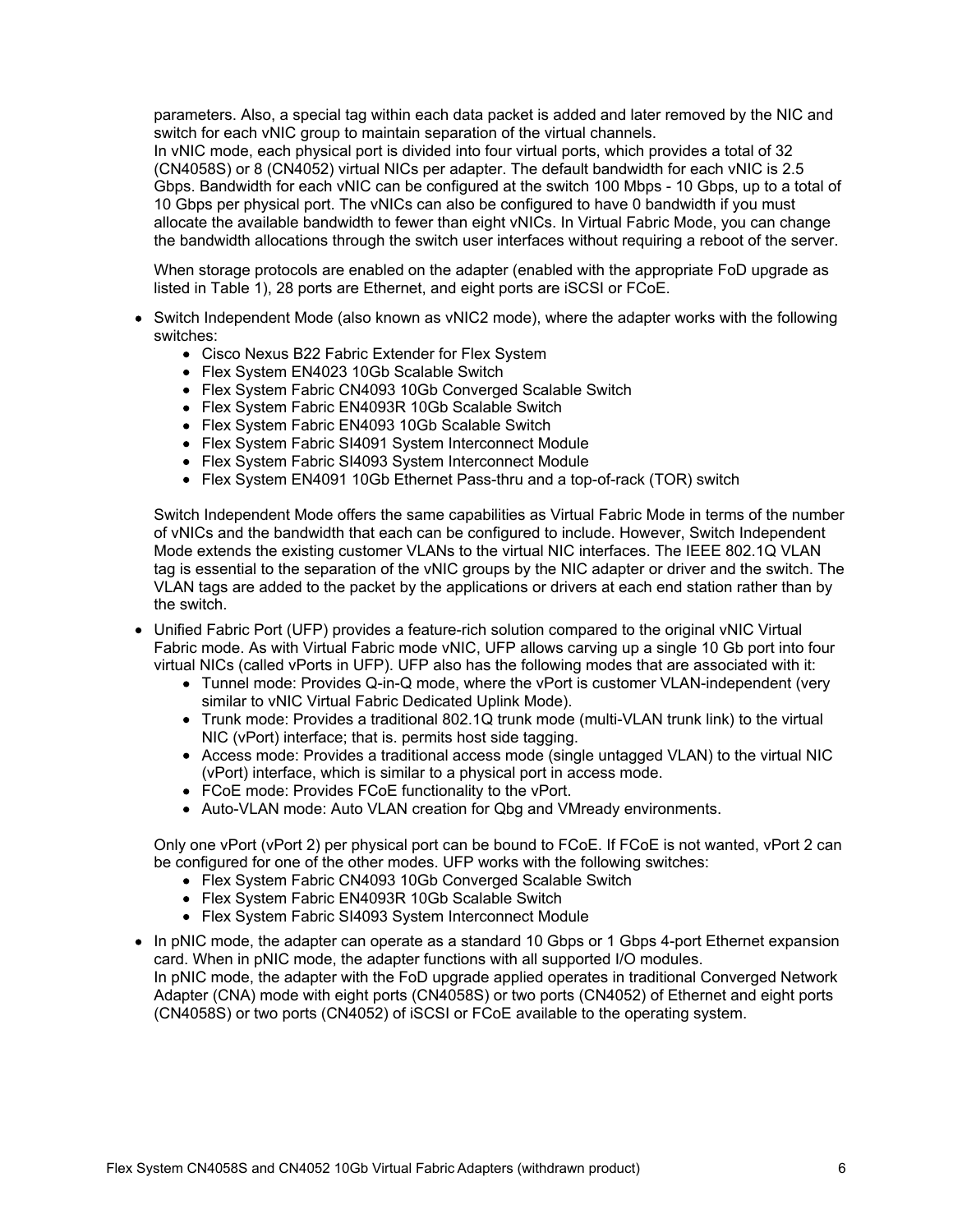## **Embedded 10Gb Virtual Fabric Adapter**

Some models of the X6 compute nodes include one Embedded 4-port 10Gb Virtual Fabric controller (VFA), which is also known as LAN on Motherboard or LOM. This controller is built into the system board. The controller is Emulex XE104-based like the CN4058S 8-port 10Gb Virtual Fabric Adapter and has the same features.

Using the Fabric Connector, two 10Gb ports routed to I/O module bay 1 and two 10 Gb ports are routed to I/O module bay 2. A compatible I/O module must be installed in those I/O module bays.

The Embedded 10Gb VFA also supports iSCSI and FCoE using the Lenovo Features on Demand (FoD) license upgrade listed in the following table. Only one upgrade is needed per compute node.

**Withdrawn**: This FoD license upgrade is now withdrawn from marketing.

Table 2. Feature on Demand upgrade for FCoE and iSCSI support

| <b>Part</b><br>l number | Feature code | <b>Description</b>                                  |
|-------------------------|--------------|-----------------------------------------------------|
| 100FM258*               | A5TM         | Flex System X6 Embedded 10Gb Virtual Fabric Upgrade |

\* Withdrawn from marketing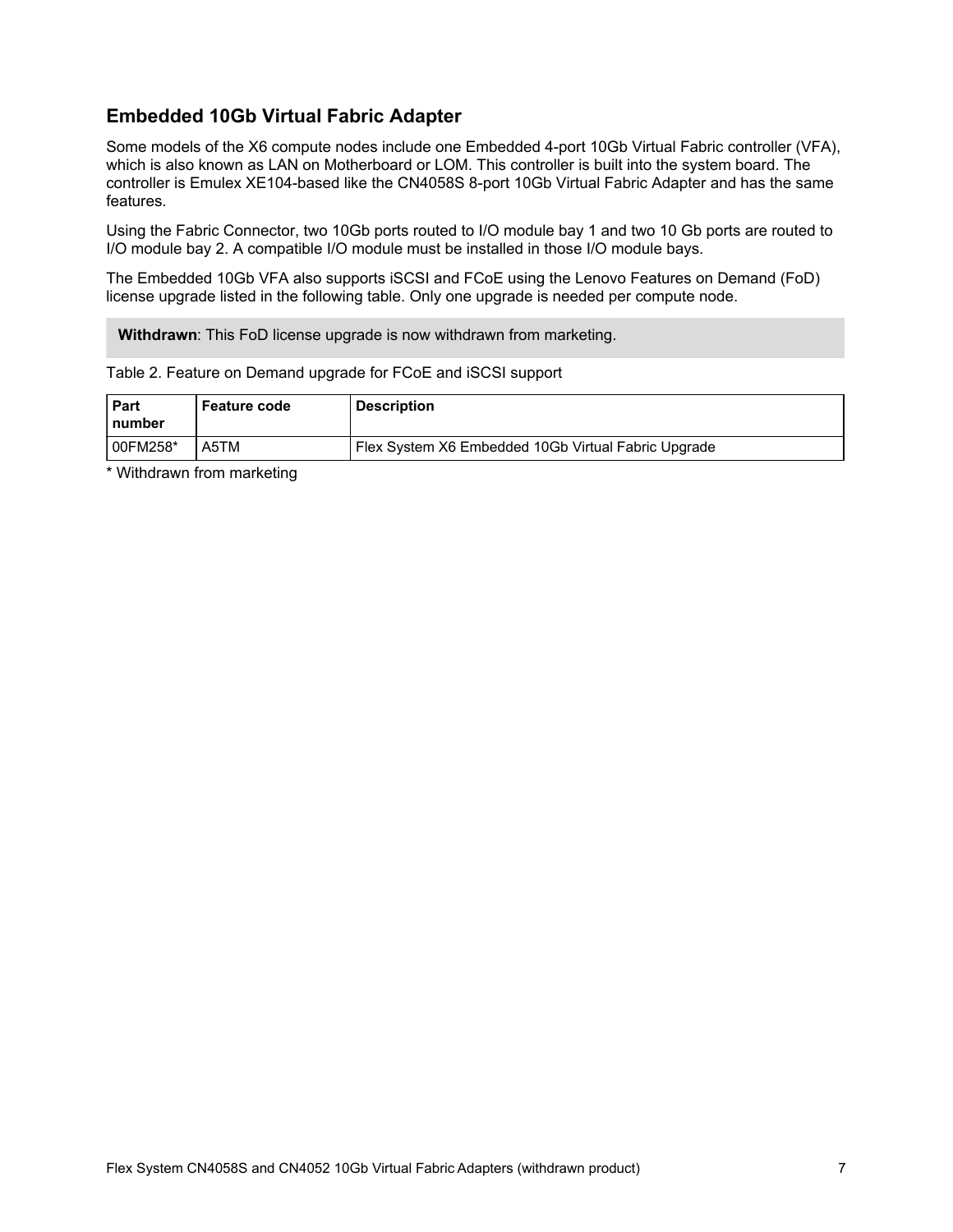## **Supported servers**

The following table lists the Flex System compute nodes that support the adapters.

Table 3. Supported servers

| <b>Description</b>                                              | Part<br>number | 7906<br><b>X220</b> | ဖ<br>791<br><b>x222</b> | $-2600$<br>LO<br>ш<br>2737<br>ទ<br>X2 | 2<br>-2600<br>5<br>ш<br>12137<br>x240 | (7162)<br>x240 | (9532)<br>ΣM<br>x240 | (7917)<br>x440 | (7167)<br>x440 | 903<br>X6<br>280<br>X880/x480/X | 96<br>E<br>X6<br><b>X880</b><br>x480<br>x280 | ष्ठ<br>ब<br>Expansion<br>ီး<br>൨ |
|-----------------------------------------------------------------|----------------|---------------------|-------------------------|---------------------------------------|---------------------------------------|----------------|----------------------|----------------|----------------|---------------------------------|----------------------------------------------|----------------------------------|
| CN4058S 8-port 10Gb Virtual Fabric Adapter                      | 94Y5160        | N                   | N                       | N                                     | N                                     | Υ              | Y                    | N              | N              | N                               | $Y^*$                                        | Y                                |
| <b>CN4058S Virtual Fabric Adapter Software</b><br>Upgrade (FoD) | 94Y5164        | N                   | N                       | N                                     | N                                     | Y              | Y                    | N              | N              | N                               | Y                                            | Y                                |
| Flex System CN4052 2-port 10Gb Virtual Fabric<br>Adapter        | 00JY800        | N                   | N                       | N                                     | N                                     | Y              | Y                    | N              | N              | N                               | Y                                            | Y                                |
| Flex System CN4052 Virtual Fabric Adapter SW<br>Upgrade (FoD)   | 00JY804        | N                   | N                       | N                                     | N                                     | Y              | Y                    | N              | N              | N                               | N                                            | Y                                |

\* The CN4058S 8-port 10Gb Virtual Fabric Adapter has two ASICs and is not supported in slots 3 and 4

For more information about the expansion cards that are supported by each blade server type, visit <http://www.lenovo.com/us/en/serverproven/>

I/O adapter cards are installed in the slot in supported servers, such as the x240 M5, as highlighted in the following figure.



Figure 2. Location of the I/O adapter slots in the Flex System x240 M5 Compute Node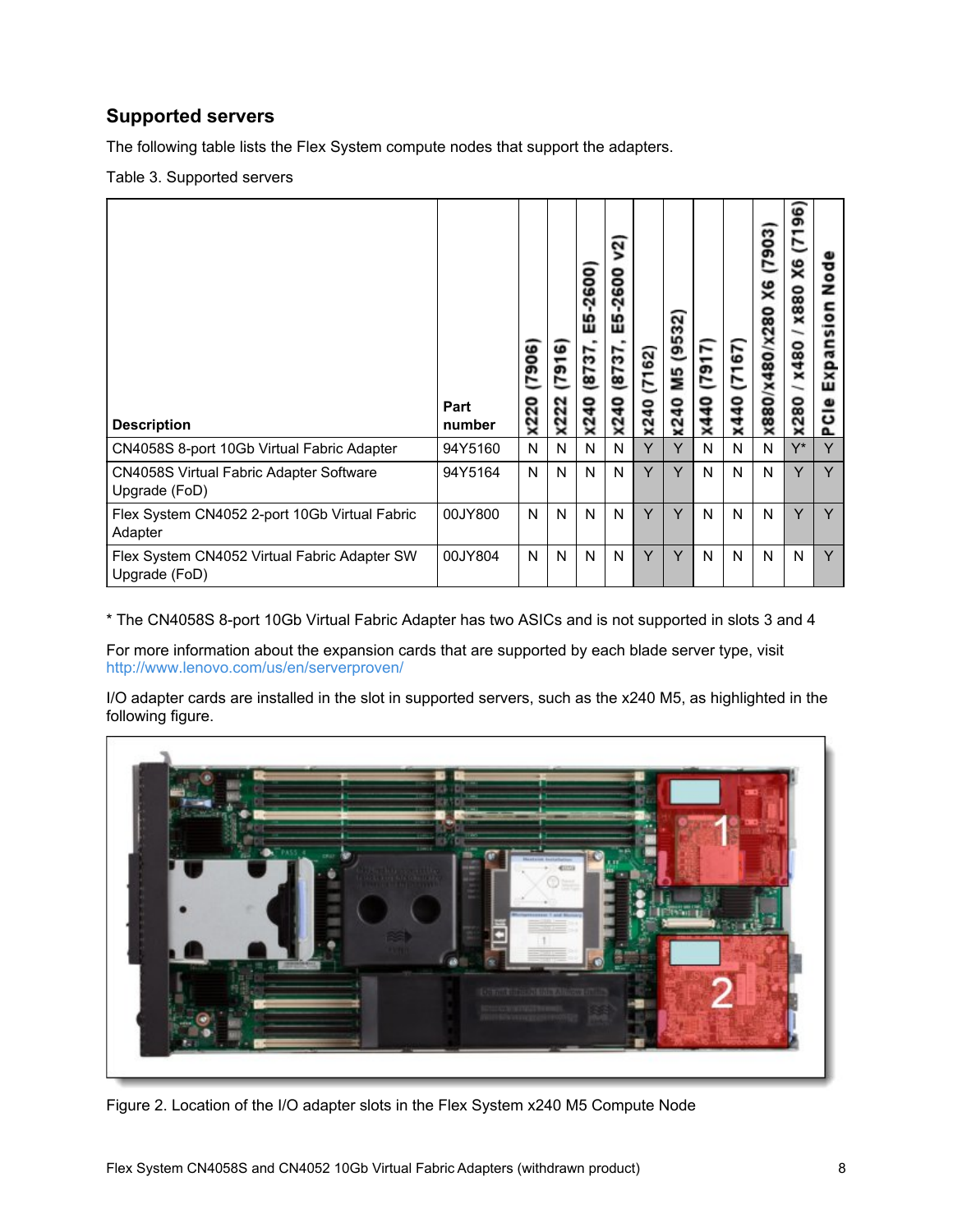## **Supported I/O modules**

These adapters can be installed in any I/O adapter slot of a supported Flex System compute node. One or two compatible 1 Gb or 10 Gb I/O modules must be installed in the corresponding I/O bays in the chassis. The following table lists the switches that are supported. When the adapter is connected to the 1 Gb switch, the adapter operates at 1 Gb speeds.

To maximize the number of adapter ports that are usable, you might also need to order switch upgrades to enable more ports as listed in the table. Alternatively, for CN4093, EN4093R, and SI4093 switches, you can use Flexible Port Mapping, which is a new feature of Networking OS 7.8 with which you can minimize the number of upgrades that are needed. For more information, see the Product Guides for the switches, which are available at this website:

<http://lenovopress.com/flexsystem/iomodules>

**Note**: Adapter ports 7 and 8 are reserved for future use. The chassis supports all eight ports, but there are no switches that are available that connect to these ports.

| <b>Description</b>                                                                                                                                   | <b>Part number</b>              | Port count<br>(per pair<br>of switches)* |
|------------------------------------------------------------------------------------------------------------------------------------------------------|---------------------------------|------------------------------------------|
| Lenovo Flex System Fabric EN4093R 10Gb Scalable Switch<br>+ EN4093 10Gb Scalable Switch (Upgrade 1)                                                  | 00FM514<br>49Y4798              | $\overline{4}$                           |
| Lenovo Flex System Fabric CN4093 10Gb Converged Scalable Switch<br>+ CN4093 10Gb Converged Scalable Switch (Upgrade 1)                               | 00FM510<br>49Y4798              | $\overline{4}$                           |
| Lenovo Flex System SI4091 10Gb System Interconnect Module                                                                                            | 00FE327                         | $\overline{2}$                           |
| Lenovo Flex System Fabric SI4093 System Interconnect Module<br>+ SI4093 System Interconnect Module (Upgrade 1)                                       | 00FM518<br>95Y3318              | 4                                        |
| CN4093 10Gb Converged Scalable Switch:<br>+ CN4093 10Gb Converged Scalable Switch (Upgrade 1)<br>+ CN4093 10Gb Converged Scalable Switch (Upgrade 2) | 00D5823<br>00D5845<br>00D5847   | 6                                        |
| EN4093R 10Gb Scalable Switch:<br>+ EN4093 10Gb Scalable Switch (Upgrade 1)<br>+ EN4093 10Gb Scalable Switch (Upgrade 2)                              | 95Y3309<br>49Y4798<br>88Y6037   | 6                                        |
| EN4093 10Gb Scalable Switch:<br>+ EN4093 10Gb Scalable Switch (Upgrade 1)<br>+ EN4093 10Gb Scalable Switch (Upgrade 2)                               | 49Y4270**<br>49Y4798<br>88Y6037 | 6                                        |
| Flex System EN4091 10Gb Ethernet Pass-thru                                                                                                           | 88Y6043                         | $\overline{2}$                           |
| SI4093 System Interconnect Module:<br>+ SI4093 System Interconnect Module (Upgrade 1)<br>+ SI4093 System Interconnect Module (Upgrade 2)             | 95Y3313<br>95Y3318<br>95Y3320   | 6                                        |
| EN2092 1Gb Ethernet Scalable Switch<br>+ EN2092 1Gb Ethernet Scalable Switch (Upgrade 1)                                                             | 49Y4294<br>90Y3562              | $\overline{\mathbf{4}}$                  |
| Cisco Nexus B22 Fabric Extender for Flex System                                                                                                      | 94Y5350                         | $\overline{2}$                           |
| EN4023 10Gb Scalable Switch<br>(Base switch has 24 port licenses; Upgrades 1 & 2 may be needed)                                                      | 94Y5212                         | 6                                        |

Table 4. I/O modules and upgrades for use with the CN4058S and CN4052 adapter

\* This column indicates the number of adapter ports that are active if indicated upgrades are installed. \*\* Withdrawn from marketing.

The following table shows the connections between adapters that are installed in the compute nodes to the switch bays in the chassis.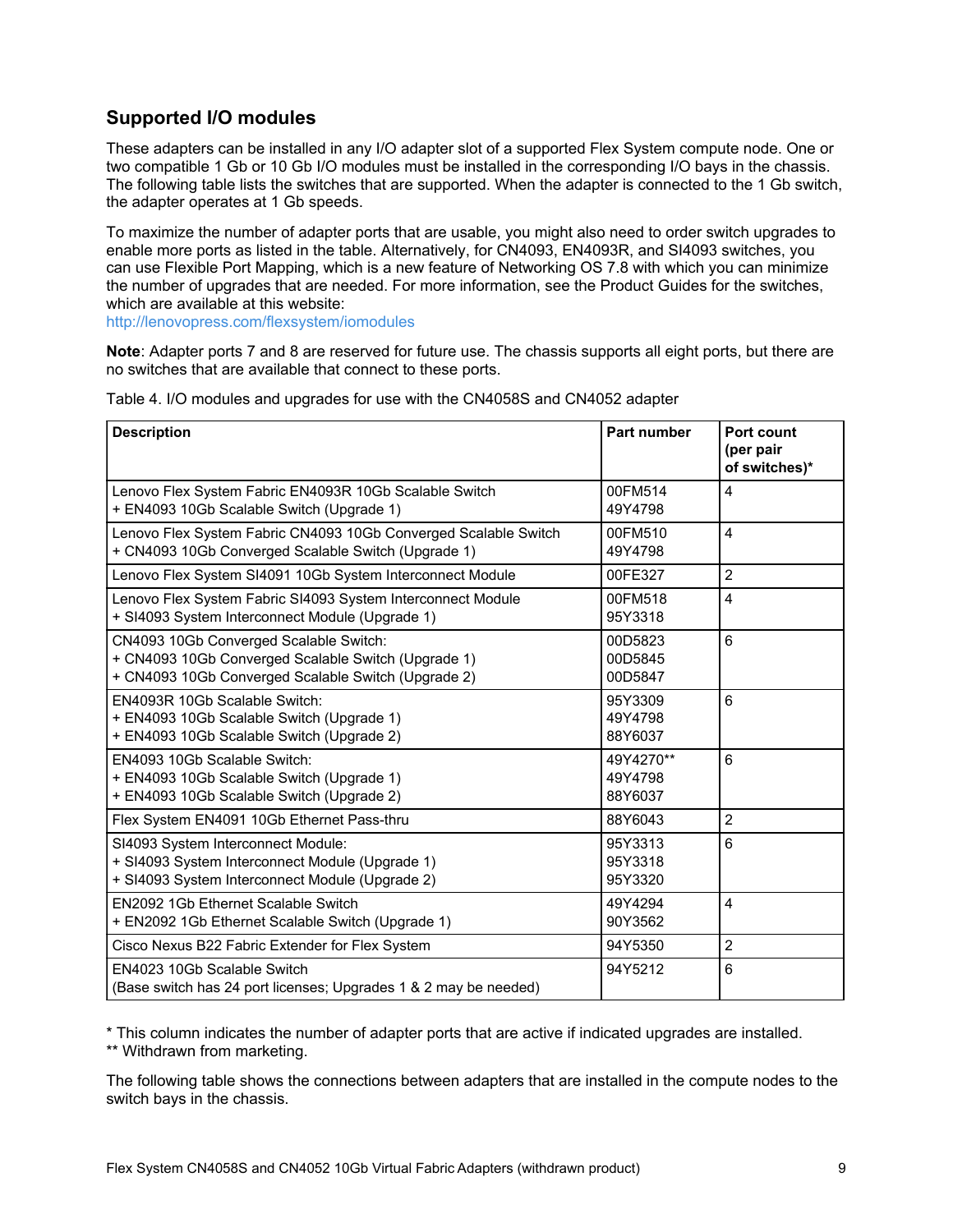**Note**: The CN4058S is not supported in slots 3 and 4 of the x880 X6, x480 X6 and x280 X6.

| I/O adapter slot<br>in the server | Port on the adapter* |            | <b>Corresponding I/O module bay</b><br>in the chassis |       |       |  |  |  |
|-----------------------------------|----------------------|------------|-------------------------------------------------------|-------|-------|--|--|--|
|                                   |                      | Bay 1      | Bay 2                                                 | Bay 3 | Bay 4 |  |  |  |
| Slot 1                            | Port 1               | Yes        | No                                                    | No    | No    |  |  |  |
|                                   | Port 2               | <b>No</b>  | <b>Yes</b>                                            | No    | No    |  |  |  |
|                                   | Port 3               | <b>Yes</b> | No                                                    | No    | No    |  |  |  |
|                                   | Port 4               | <b>No</b>  | <b>Yes</b>                                            | No    | No    |  |  |  |
|                                   | Port 5               | Yes        | No                                                    | No    | No    |  |  |  |
|                                   | Port 6               | No         | Yes                                                   | No    | No    |  |  |  |
|                                   | Port 7**             | <b>Yes</b> | No                                                    | No    | No    |  |  |  |
|                                   | Port 8**             | No         | Yes                                                   | No    | No    |  |  |  |
| Slot 2                            | Port 1               | <b>No</b>  | No                                                    | Yes   | No    |  |  |  |
|                                   | Port 2               | No         | No                                                    | No    | Yes   |  |  |  |
|                                   | Port 3               | No         | No                                                    | Yes   | No    |  |  |  |
|                                   | Port 4               | No         | No                                                    | No    | Yes   |  |  |  |
|                                   | Port 5               | No         | No                                                    | Yes   | No    |  |  |  |
|                                   | Port 6               | No         | No                                                    | No    | Yes   |  |  |  |
|                                   | Port 7**             | No         | No                                                    | Yes** | No    |  |  |  |
|                                   | Port 8**             | No         | No                                                    | No    | Yes** |  |  |  |

Table 5. Adapter to I/O bay correspondence

\* The use of adapter ports 3, 4, 5, and 6 require upgrades to the switches as described in Table 4. The EN4091 Pass-thru only supports ports 1 and 2 (and only when two Pass-thru modules are installed). \*\* Adapter ports 7 and 8 are reserved for future use. The chassis supports all eight ports, but there are no switches that are available that connect to these ports.

The following figure shows the internal layout of the CN4058S showing how the adapter ports are routed to the I/O module ports. Red lines indicate connections from ASIC 1 on the adapter and blue lines are the connections from ASIC 2. The dotted blue lines are reserved for future use when switches are available that support all 8 ports of the adapter.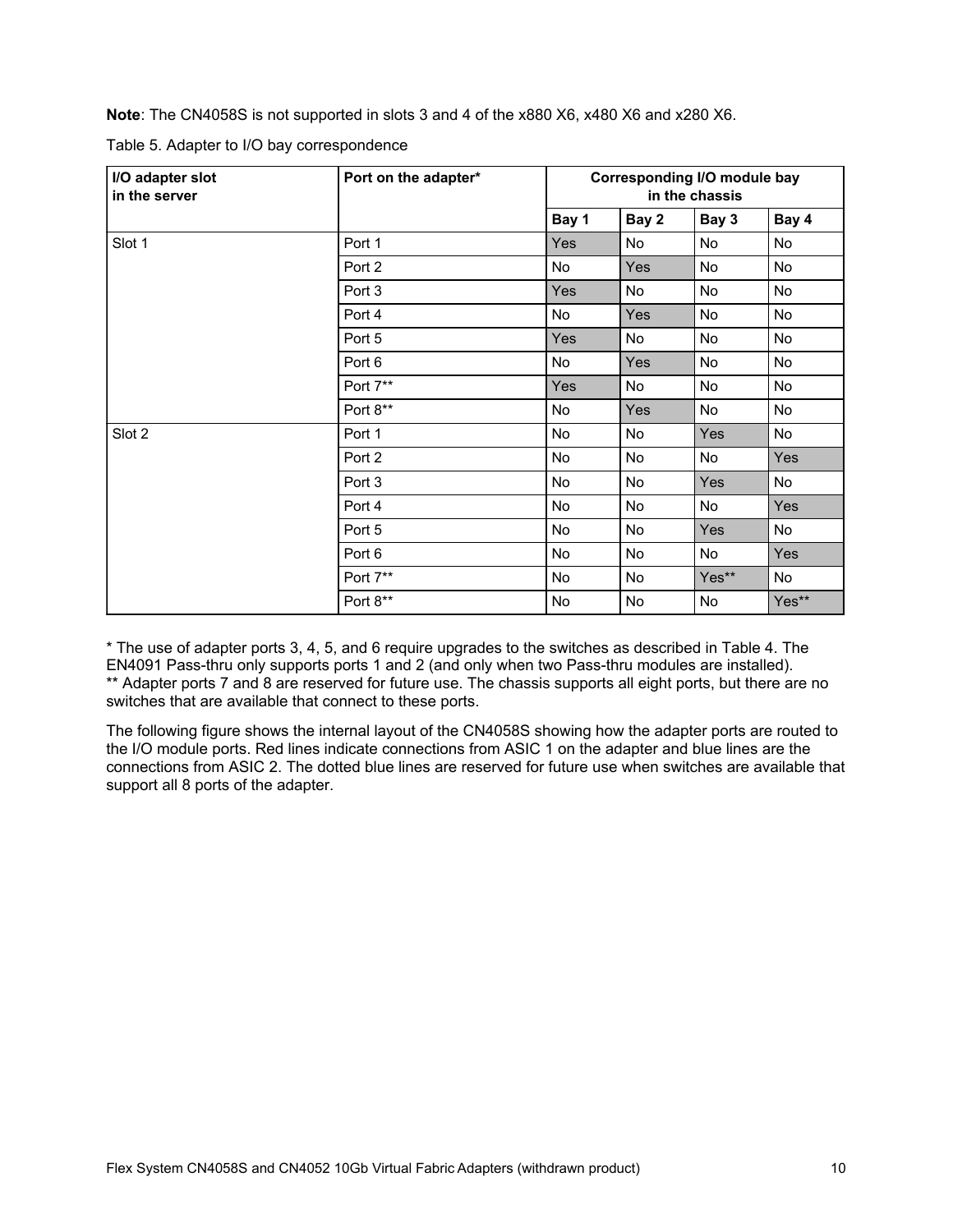

Figure 3. Internal layout of the CN4058S adapter ports

The following figure shows the internal layout of the CN4052 showing how the adapter ports are routed to the I/O module ports.



Figure 4. Internal layout of the CN4052 adapter ports

The connections between the CN4058S 8-port adapters that are installed in the compute nodes and the switch bays in the chassis are shown in the following figure. See Table 3 for specific server compatibility. See Table 4 for specific switch compatibility.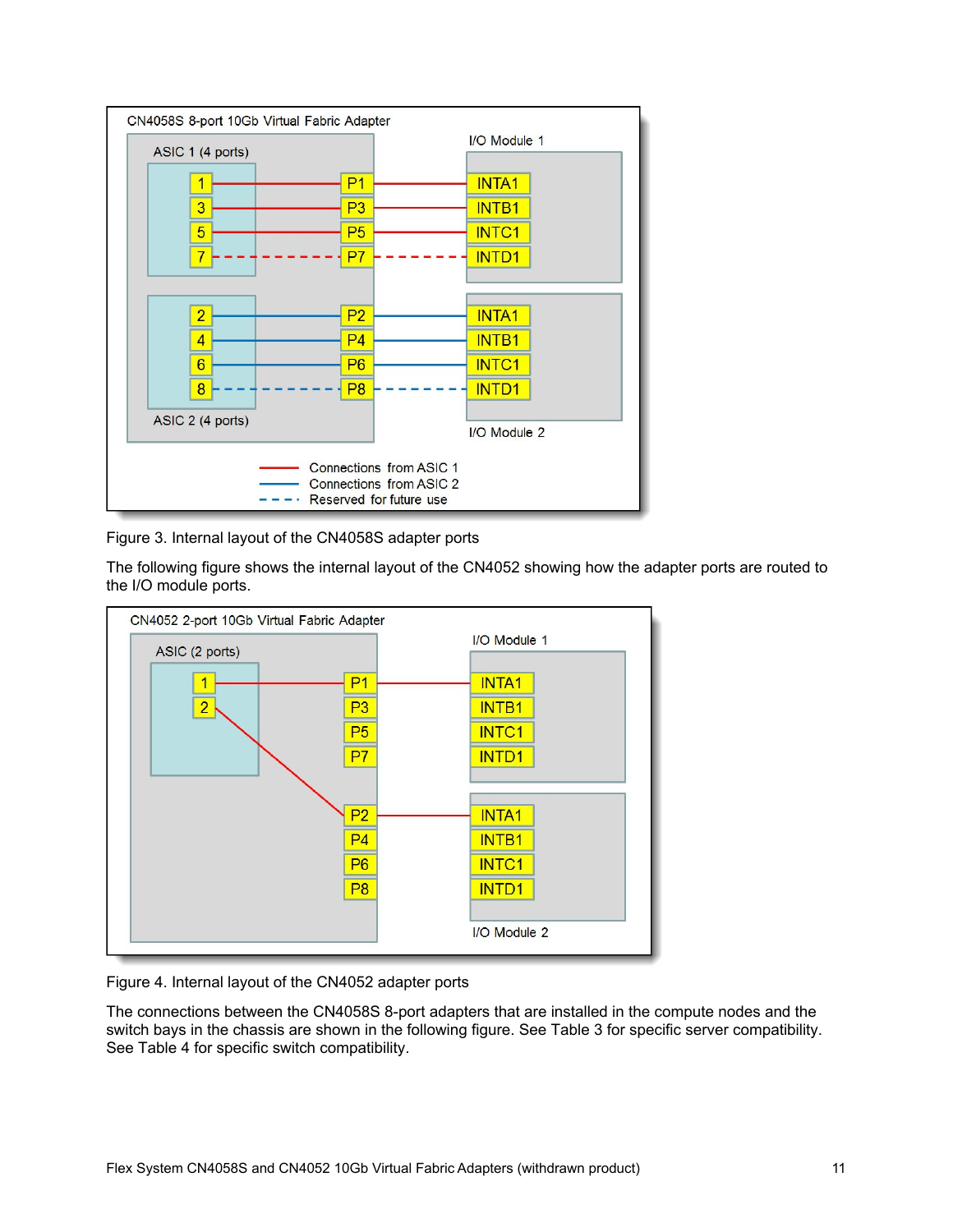

Figure 5. Logical layout of the interconnects between I/O adapters and I/O modules

## **Operating system support**

The CN4058S and CN4052 support the following operating systems:

- Microsoft Windows Server 2012
- Microsoft Windows Server 2012 R2
- Microsoft Windows Server 2016
- Microsoft Windows Server 2019
- Microsoft Windows Server version 1709
- Red Hat Enterprise Linux 6 Server x64 Edition
- SUSE Linux Enterprise Server 11 for AMD64/EM64T
- SUSE Linux Enterprise Server 11 with Xen for AMD64/EM64T
- SUSE Linux Enterprise Server 12
- SUSE Linux Enterprise Server 12 with Xen
- SUSE Linux Enterprise Server 15
- SUSE Linux Enterprise Server 15 with Xen
- VMware vSphere 5.1 (ESXi)
- VMware vSphere Hypervisor (ESXi) 5.5
- VMware vSphere Hypervisor (ESXi) 6.5
- VMware vSphere Hypervisor (ESXi) 6.7

Operating system support may vary by server. For more information, see ServerProven at <http://www.lenovo.com/us/en/serverproven/>. Select the server in question, scroll down to the adapter, and click the + icon in that row to show the supported operating systems.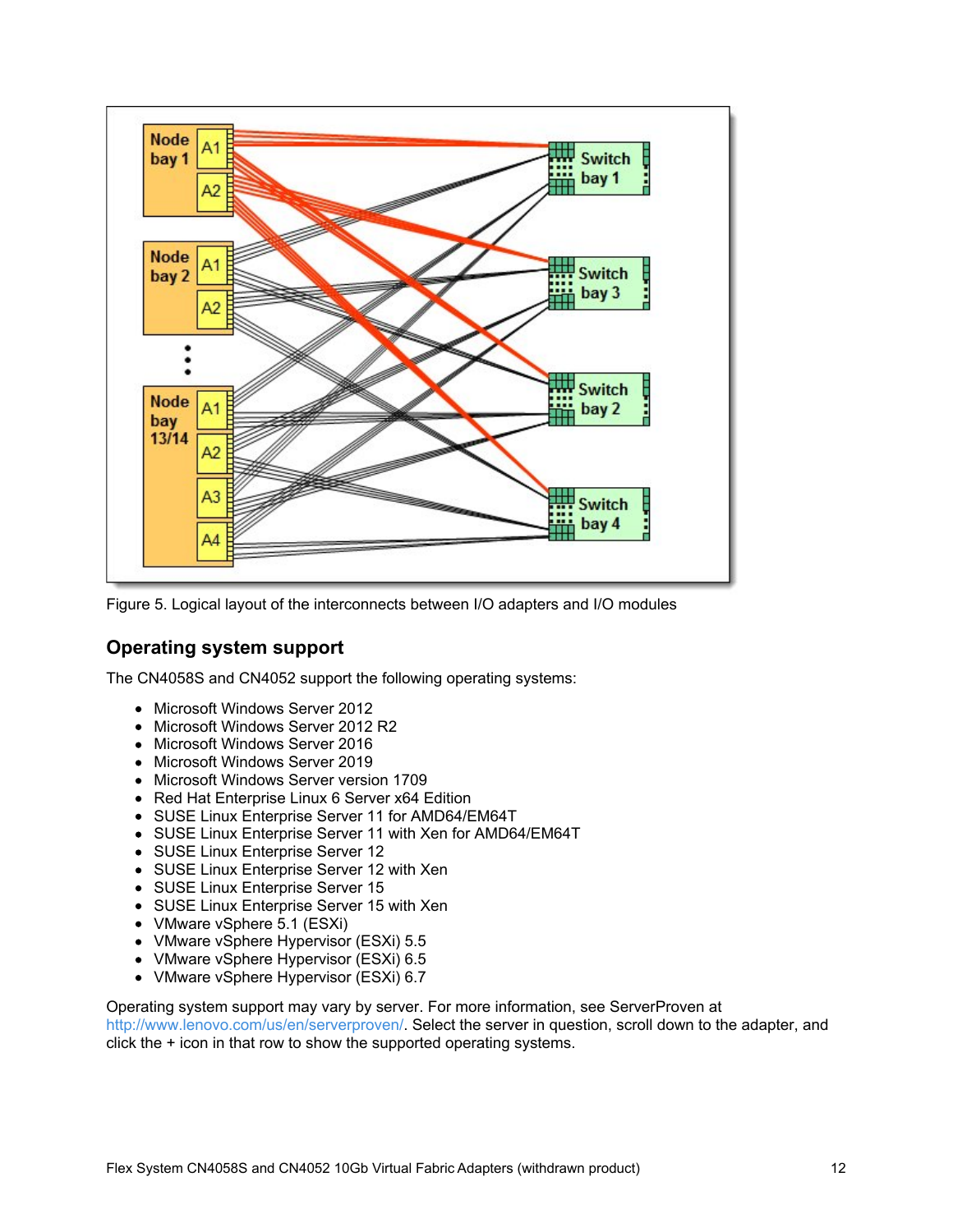## **Warranty**

There is a 1-year, customer-replaceable unit (CRU) limited warranty. When installed in a server, these adapters assume your system's base warranty and any Lenovo warranty service upgrade purchased for the system.

## **Physical specifications**

The adapter features the following dimensions and weight:

- Width: 100 mm (3.9 in.)
- Depth: 80 mm (3.1 in.)
- Weight: 13 g (0.3 lb)

The adapter features the following shipping dimensions and weight (approximate):

- $\bullet$  Height: 58 mm (2.3 in.)
- Width: 229 mm (9.0 in.)
- Depth: 208 mm (8.2 in.)
- Weight: 0.4 kg (0.89 lb)

### **Regulatory compliance**

The adapter conforms to the following regulatory standards:

- United States FCC 47 CFR Part 15, Subpart B, ANSI C63.4 (2003), Class A
- United States UL 60950-1, Second Edition
- IEC/EN 60950-1, Second Edition
- FCC Verified to comply with Part 15 of the FCC Rules, Class A
- Canada ICES-003, issue 4, Class A
- UL/IEC 60950-1
- CSA C22.2 No. 60950-1-03
- Japan VCCI, Class A
- Australia/New Zealand AS/NZS CISPR 22:2006, Class A
- IEC 60950-1(CB Certificate and CB Test Report)
- Taiwan BSMI CNS13438, Class A
- Korea KN22, Class A; KN24
- Russia/GOST ME01, IEC-60950-1, GOST R 51318.22-99, GOST R 51318.24-99, GOST R 51317.3.2-2006, GOST R 51317.3.3-99
- IEC 60950-1 (CB Certificate and CB Test Report)
- CE Mark (EN55022 Class A, EN60950-1, EN55024, EN61000-3-2, EN61000-3-3)
- CISPR 22, Class A

### **Popular configurations**

The adapters can be used in various configurations.

### **Ethernet configuration**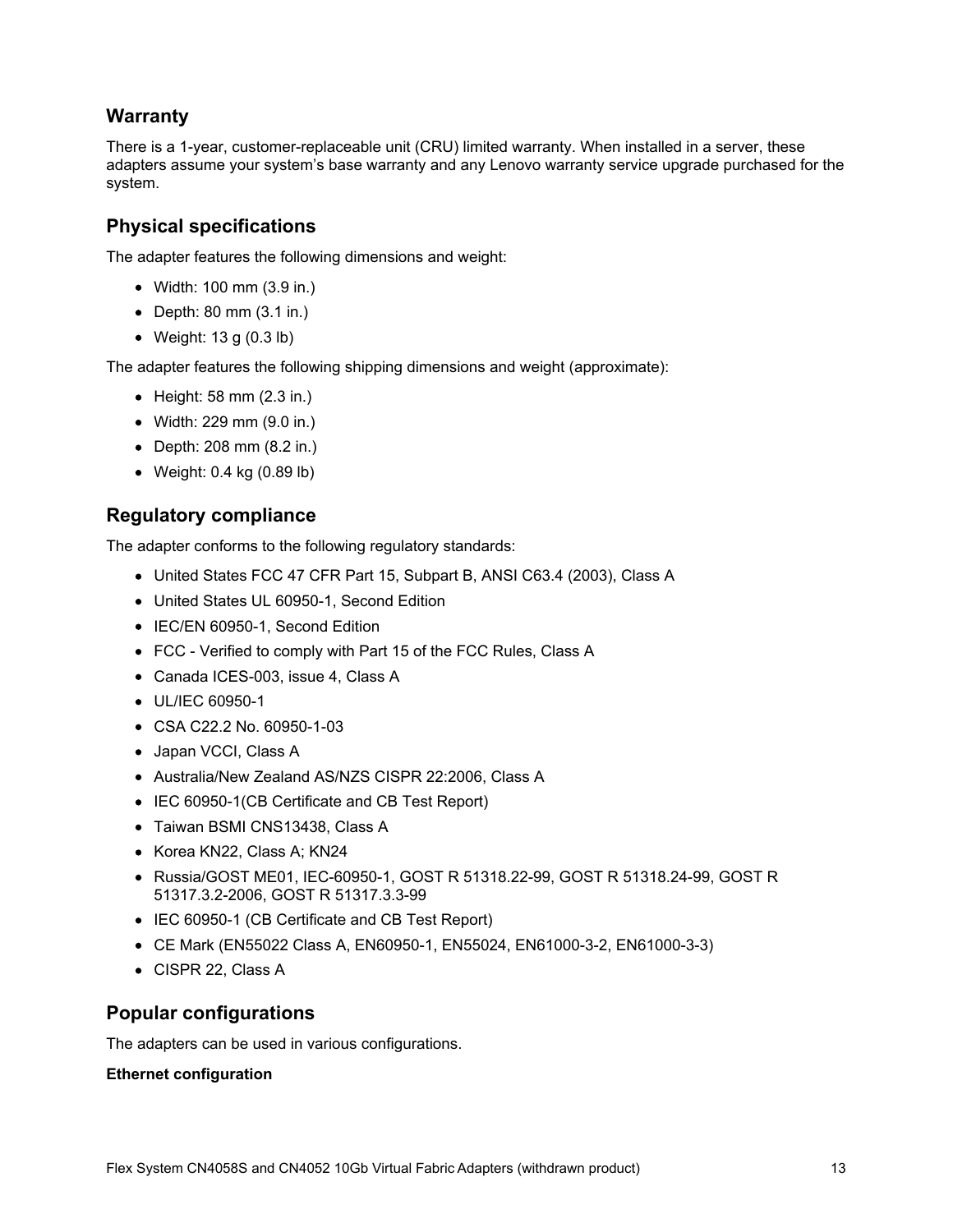The following figure shows CN4058S 8-port 10Gb Virtual Fabric Adapter installed in both slots of the x240 M5 Compute Node (a model without the Embedded 10Gb Virtual Fabric Adapter), which in turn is installed in the chassis. The chassis also has four Flex System Fabric CN4093 10Gb Converged Scalable Switches. Depending on the number of compute nodes that are installed and the number of external ports you want to enable, you might also need switch upgrades 1 and 2. Even with both of these upgrades, the CN4093 supports only six of the eight ports on each adapter.



Figure 6. Example configuration

The following table lists the parts that are used in the configuration.

Table 6. Components that are used when the adapter is connected to the 10 GbE switches

| Part number/<br>machine type | <b>Description</b>                                              | Quantity                               |
|------------------------------|-----------------------------------------------------------------|----------------------------------------|
| Varies                       | Supported compute node                                          | 1 to 14                                |
| 94Y5160                      | CN4058S 8-port 10Gb Virtual Fabric Adapter                      | 1 or 2 per server                      |
| 8721-A1x                     | Flex System Enterprise Chassis                                  |                                        |
| 00D5823                      | Flex System Fabric CN4093 10Gb Converged Scalable Switch        | 4                                      |
| 00D5845                      | Flex System Fabric CN4093 Converged Scalable Switch (Upgrade 1) | Optional with flexible<br>port mapping |
| 00D5847                      | Flex System Fabric CN4093 Converged Scalable Switch (Upgrade 2) | Optional with flexible<br>port mapping |

### **FCoE configuration using a Brocade SAN**

The CN4058S adapter can be used with the EN4093R 10Gb Scalable Switch as Data Center Bridging (DCB) switches that can transport FCoE frames by using FCoE Initialization Protocol (FIP) snooping. The encapsulated FCoE packets are sent to the Brocade VDX 6730 Fibre Channel Forwarder (FCF), which is functioning as an aggregation switch and an FCoE gateway, as shown in the following figure.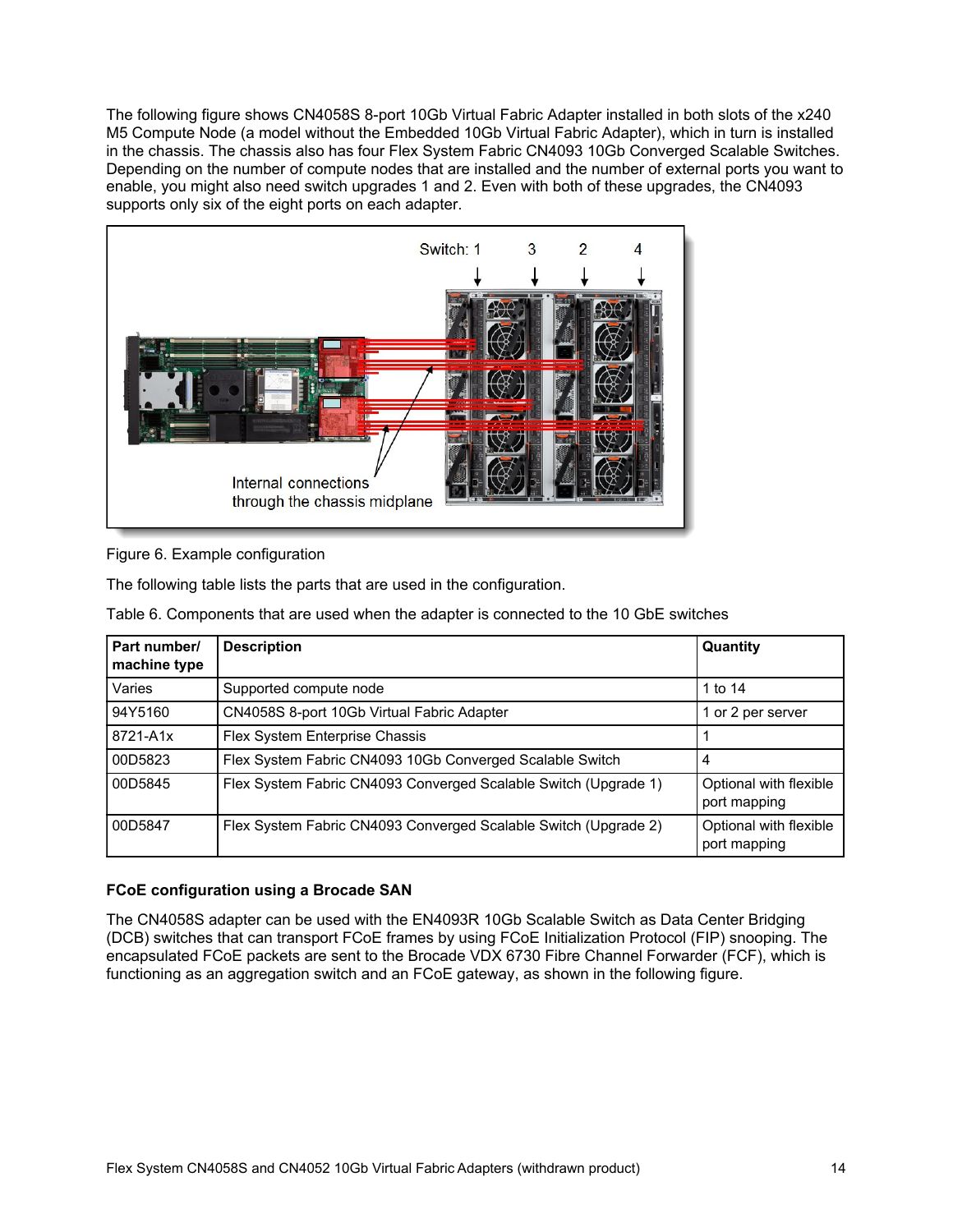

Figure 7. FCoE solution that uses the EN4093R as an FCoE transit switch with the Brocade VDX 6730 as an FCF

The solution components that are used in the scenario as shown in the figure are listed in the following table.

Table 7. FCoE solution that uses the EN4093R as an FCoE transit switch with the Brocade VDX 6730 as an FCF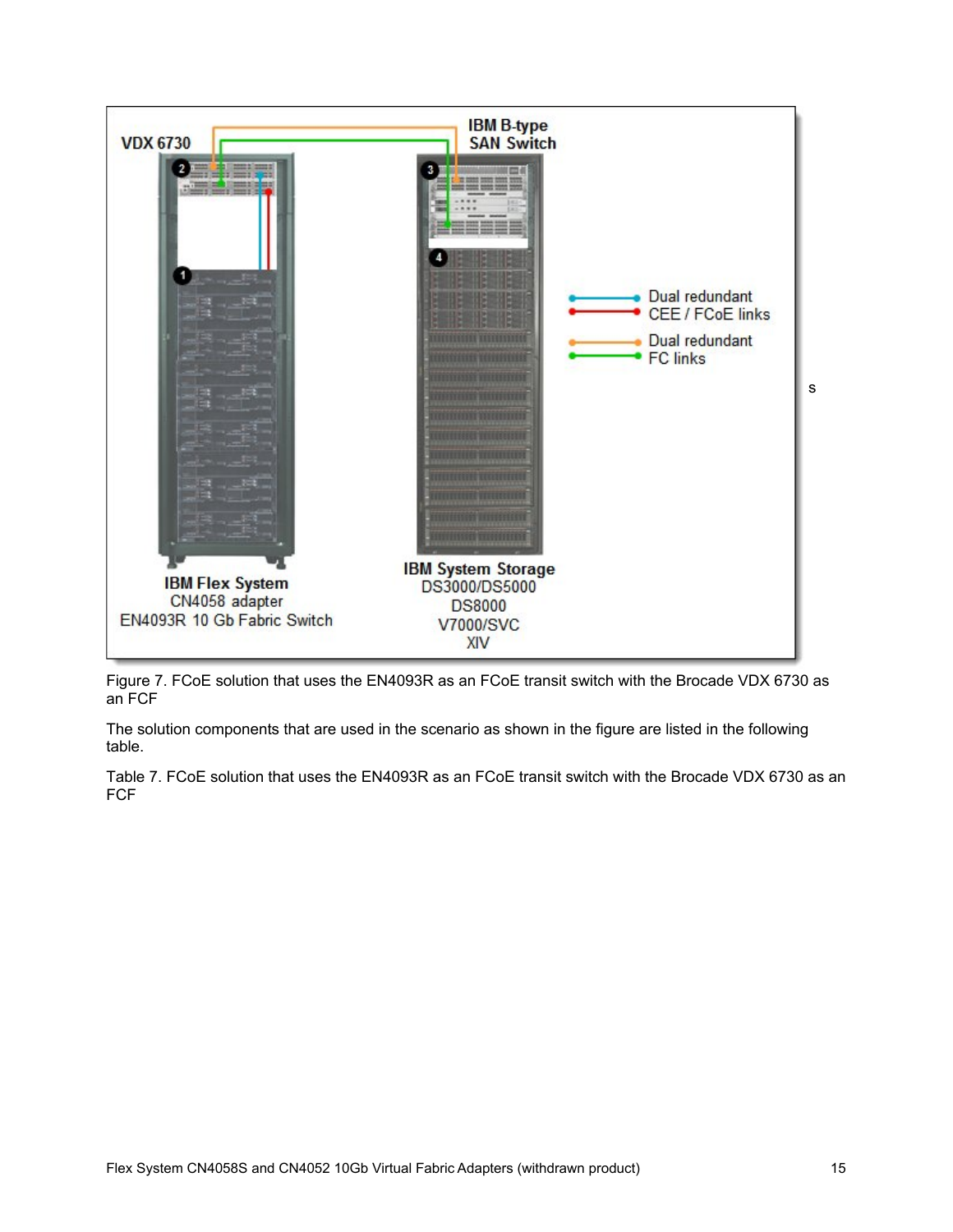| <b>Diagram</b><br>reference | <b>Description</b>                                         | Part<br>number | Quantity                    |  |  |  |  |  |
|-----------------------------|------------------------------------------------------------|----------------|-----------------------------|--|--|--|--|--|
| $\mathbf{G}$                | <b>Flex System FCoE solution</b>                           |                |                             |  |  |  |  |  |
|                             | Flex System CN4058S 8-port 10Gb Virtual Fabric Adapter     | 94Y5160        | 1 per server                |  |  |  |  |  |
|                             | Flex System Fabric EN4093R 10Gb Scalable Switch            | 95Y3309        | 2 per chassis               |  |  |  |  |  |
|                             | Flex System Fabric EN4093 10Gb Scalable Switch (Upgrade 1) | 49Y4798        | Optional with<br><b>FPM</b> |  |  |  |  |  |
|                             | Flex System Fabric EN4093 10Gb Scalable Switch (Upgrade 2) | 88Y6037        | Optional with<br><b>FPM</b> |  |  |  |  |  |
|                             | <b>Brocade VDX 6730 Converged Switch</b>                   |                |                             |  |  |  |  |  |
| $\bullet\bullet\bullet$     | <b>B-type or Brocade SAN fabric</b>                        |                |                             |  |  |  |  |  |
|                             | <b>IBM FC disk controllers</b>                             |                |                             |  |  |  |  |  |
|                             | IBM DS3000 / DS5000                                        |                |                             |  |  |  |  |  |
|                             | <b>IBM DS8000</b>                                          |                |                             |  |  |  |  |  |
|                             | IBM Storwize V7000 / SAN Volume Controller                 |                |                             |  |  |  |  |  |
|                             | <b>IBM XIV</b>                                             |                |                             |  |  |  |  |  |

For a full listing of supported FCoE and iSCSI configurations, see the System Storage Interoperation Center (SSIC), which is available at this website: <http://ibm.com/systems/support/storage/ssic>

### **Related publications and links**

For more information, see the following resources:

- U.S. Announcement Letter <http://ibm.com/common/ssi/cgi-bin/ssialias?infotype=dd&subtype=ca&&htmlfid=897/ENUS114-184>
- Flex System Fabric EN4093 and EN4093R 10Gb Scalable Switch Product Guide <http://lenovopress.com/tips0864>
- Flex System Fabric CN4093 10Gb Converged Scalable Switch Product Guide <http://lenovopress.com/tips0868>
- Flex System EN4091 10Gb Ethernet Pass-thru Product Guide <http://lenovopress.com/tips0865>
- Flex System EN2092 1Gb Ethernet Scalable Switch Product Guide <http://lenovopress.com/tips0861>
- Flex System Information Center (User's Guides for servers and options) <http://flexsystem.lenovofiles.com/help/index.jsp>
- *Flex System Interoperability Guide* <http://lenovopress.com/fsig>
- Flex System Products and Technology for x86 Systems <http://lenovopress.com/sg248255>
- Product Guides for Flex System servers and options <http://lenovopress.com/flexsystem>
- ServerProven for Flex System <http://www.lenovo.com/us/en/serverproven/flexsystem.shtml>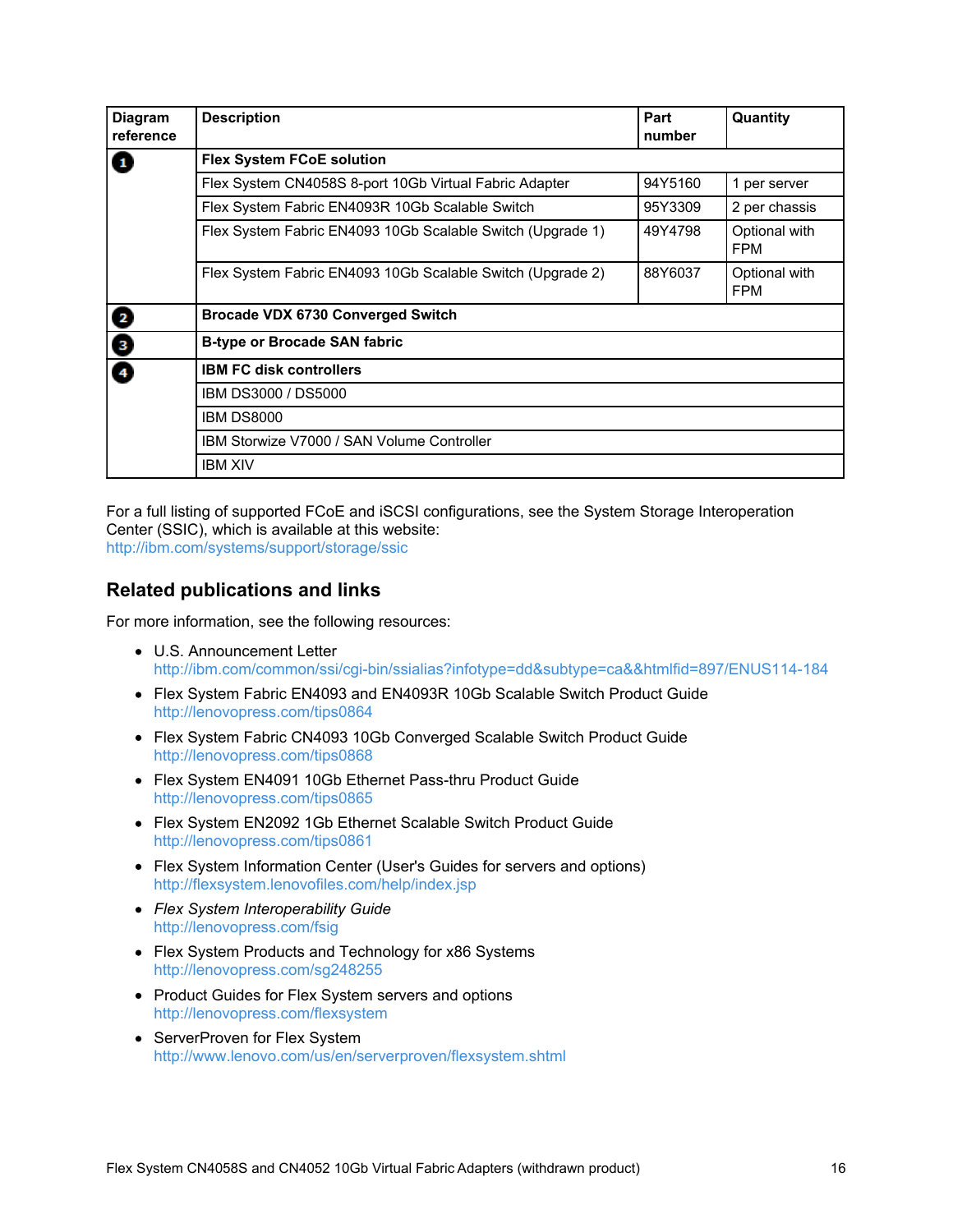# **Related product families**

Product families related to this document are the following:

- 10 Gb Embedded [Connectivity](https://lenovopress.com/networking/embedded/10gb)
- **Blade Network [Adapters](https://lenovopress.com/servers/blades/nic)**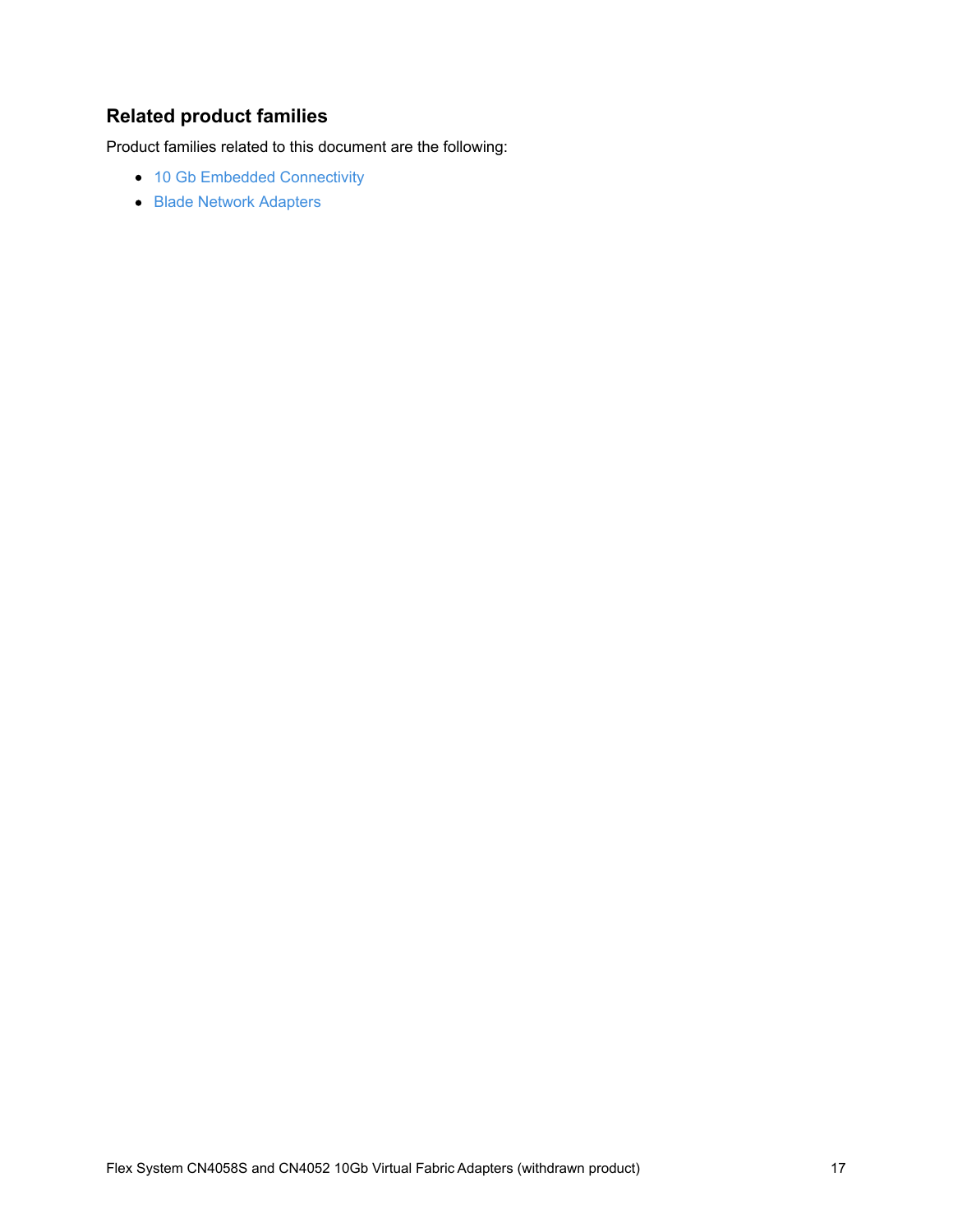### **Notices**

Lenovo may not offer the products, services, or features discussed in this document in all countries. Consult your local Lenovo representative for information on the products and services currently available in your area. Any reference to a Lenovo product, program, or service is not intended to state or imply that only that Lenovo product, program, or service may be used. Any functionally equivalent product, program, or service that does not infringe any Lenovo intellectual property right may be used instead. However, it is the user's responsibility to evaluate and verify the operation of any other product, program, or service. Lenovo may have patents or pending patent applications covering subject matter described in this document. The furnishing of this document does not give you any license to these patents. You can send license inquiries, in writing, to:

Lenovo (United States), Inc. 8001 Development Drive Morrisville, NC 27560 U.S.A. Attention: Lenovo Director of Licensing

LENOVO PROVIDES THIS PUBLICATION "AS IS" WITHOUT WARRANTY OF ANY KIND, EITHER EXPRESS OR IMPLIED, INCLUDING, BUT NOT LIMITED TO, THE IMPLIED WARRANTIES OF NON-INFRINGEMENT, MERCHANTABILITY OR FITNESS FOR A PARTICULAR PURPOSE. Some jurisdictions do not allow disclaimer of express or implied warranties in certain transactions, therefore, this statement may not apply to you.

This information could include technical inaccuracies or typographical errors. Changes are periodically made to the information herein; these changes will be incorporated in new editions of the publication. Lenovo may make improvements and/or changes in the product(s) and/or the program(s) described in this publication at any time without notice.

The products described in this document are not intended for use in implantation or other life support applications where malfunction may result in injury or death to persons. The information contained in this document does not affect or change Lenovo product specifications or warranties. Nothing in this document shall operate as an express or implied license or indemnity under the intellectual property rights of Lenovo or third parties. All information contained in this document was obtained in specific environments and is presented as an illustration. The result obtained in other operating environments may vary. Lenovo may use or distribute any of the information you supply in any way it believes appropriate without incurring any obligation to you.

Any references in this publication to non-Lenovo Web sites are provided for convenience only and do not in any manner serve as an endorsement of those Web sites. The materials at those Web sites are not part of the materials for this Lenovo product, and use of those Web sites is at your own risk. Any performance data contained herein was determined in a controlled environment. Therefore, the result obtained in other operating environments may vary significantly. Some measurements may have been made on development-level systems and there is no guarantee that these measurements will be the same on generally available systems. Furthermore, some measurements may have been estimated through extrapolation. Actual results may vary. Users of this document should verify the applicable data for their specific environment.

#### **© Copyright Lenovo 2021. All rights reserved.**

This document, TIPS1164, was created or updated on January 15, 2019.

Send us your comments in one of the following ways:

- Use the online Contact us review form found at: <https://lenovopress.com/TIPS1164>
- Send your comments in an e-mail to: [comments@lenovopress.com](mailto:comments@lenovopress.com?subject=Feedback for TIPS1164)

This document is available online at <https://lenovopress.com/TIPS1164>.